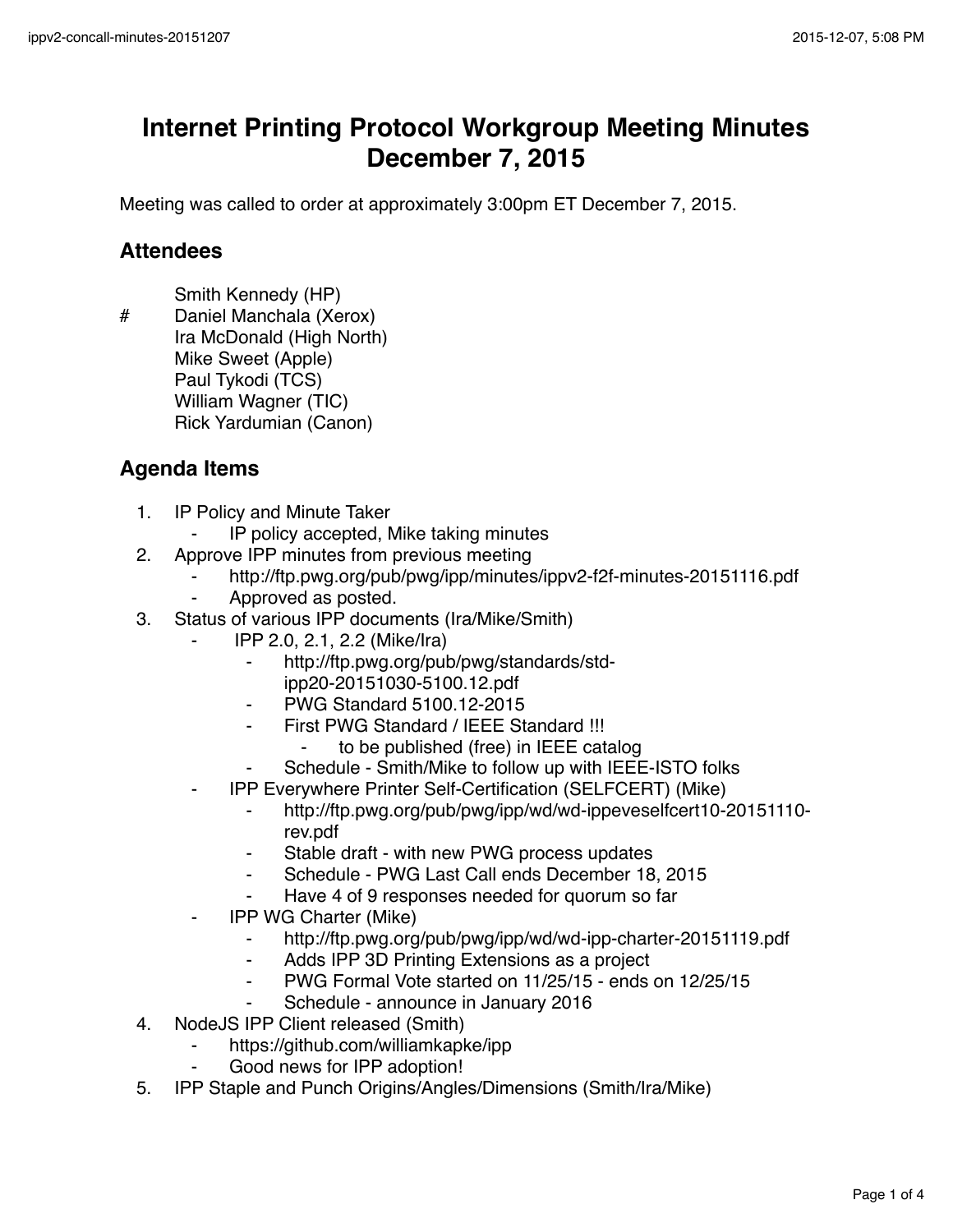- ⁃ http://www.pwg.org/archives/ipp/2015/018651.html
- ⁃ Off-list discussion on 11/06/15 to 11/09/15 started by Smith
- ⁃ Potential errata update to IPP Finishings 2.0 based on JDF attributes
- Mike/Ira to review JDF attributes and propose IPP extensions
- 6. Review of IPP Job Password Repertoire (Smith)
	- ⁃ http://ftp.pwg.org/pub/pwg/ipp/wd/wp-job-password-repertoire-20151128 rev.pdf
	- http://www.pwg.org/archives/ipp/2015/018661.html
	- ⁃ Reviewed by IPP WG on 10/19/15
	- ⁃ Plan is to register stand-alone (without enclosing IPP spec)
	- ⁃ Schedule IPP WG review and IANA registration in Q4 2015 / Q1 2016
	- ⁃ Q: job-password-minimum-length (integer(0:255)) OR job-password-inputsupported (rangeOfInteger)
		- job-password-supported is maximum octets prior to hashing
			- No existing IPP attributes specify character limits everything is octets (regardless of charset)
		- ⁃ Purpose of job-password-input-supported was to limit based on characters that the Printer can support on its control panel/console
		- "input" is somewhat vague, "chars" might be confused with a list of allowed characters
		- A: We want job-password-input-supported (maybe change the name)
		- Character set is defined by job-password-repertoire-configured value - UTF-8 conforms to Network Unicode (RFC 5198), us-ascii
		- Use "job-password-length-supported (rangeOfInteger(0:255))", length of password in characters
	- Section 4.2:
		- "keywors" -> "keywords"
		- ⁃ "Nework" -> "Network"
	- Table  $1<sup>+</sup>$ 
		- ⁃ Drop "iana\_utf-8\_complex"
	- ⁃ Section 7:
		- Copy boilerplate from IPP INFRA security considerations, add something about using TLS for protection of job-password value in transit
- 7. Review of IETF IPP/1.1 Updates (Mike/Ira)
	- ⁃ http://www.ietf.org/internet-drafts/draft-sweet-rfc2910bis-06.txt
	- ⁃ http://www.ietf.org/internet-drafts/draft-sweet-rfc2911bis-05.txt
	- ⁃ http://www.pwg.org/archives/ipp/2015/018665.html
	- ⁃ Changes for new IETF Proposed Standard
	- ⁃ Barry Leiba (IETF ART AD) will be AD sponsor note on 07/12/15
	- ⁃ 2911bis reviewed by IPP WG on 11/16/15
	- ⁃ 2910bis review today
	- Schedule IETF Last Call in Q1/Q2 2016
	- ⁃ Section 1.1:
		- $"$ IPPP" ->  $"$ IPP"
	- Global: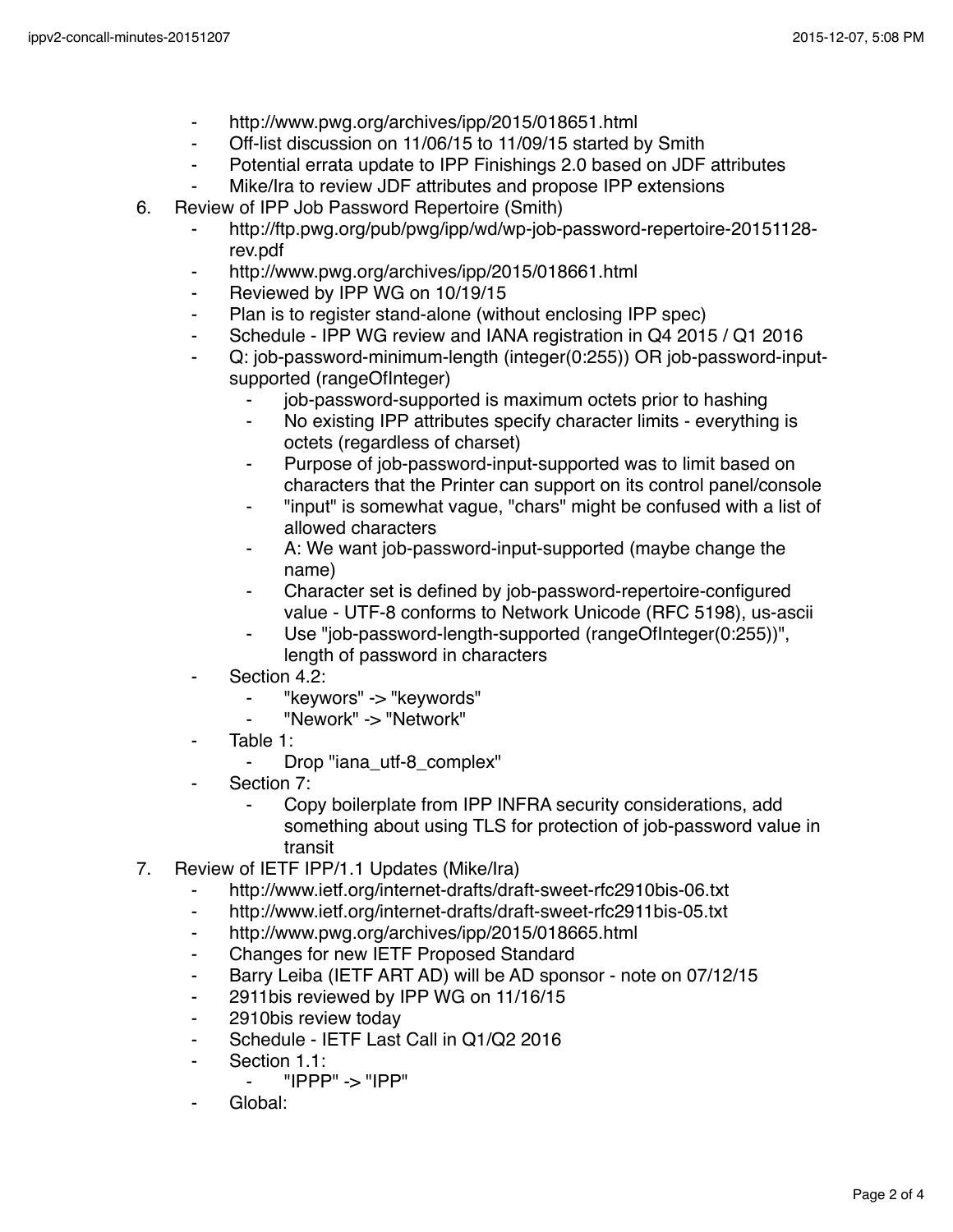- Drop 2911 references after "Model"
- Section 4:
	- Drop note about non-conforming HTTP implementations
- 8. Review of IPP System Service (Ira/Mike)
	- http://ftp.pwg.org/pub/pwg/ipp/wd/wd-ippsystem10-20151206-rev.pdf
	- Interim draft need to add operation and attribute details
	- ⁃ Reviewed by IPP WG on 10/05/15 stopped at section 7.2
	- Schedule Prototype draft in Q1/Q2 2016
	- Section 6.27:
		- Drop reference to Startup-Printer operation in RFC 3998
		- ⁃ Move last sentence in the first paragraph after the second paragraph, talk about roll-up and include forward reference to system-state definition.
		- Need to talk about what happens to a Printer that is already started - restart?
			- Doing a restart of already started Printers seems wrong/ unintuitive
		- ⁃ Drop Restart-One-Printer operation
			- If the Printer is so messed up that it doesn't handle Restart-Printer (RFC3998), then admin can send Shutdown-One-Printer to system server and then Startup-One-Printer
			- ⁃ "Unnecessary compound operation"
	- Need to clearly define startup/shutdown/restart semantics
	- ⁃ Q: Keep Restart-All-Printers?
		- A: No, just have Shutdown-All-Printers and Startup-All-Printers
		- Have Pause-All-Printers-After-Current-Job
	- Global: Drop references after attribute names in requests and responses
	- Add tables of attributes that are required/recommended in the attributes sections that provide references to external specs or sections within the document
	- **Section 6.27.2:** 
		- ⁃ Swap attributes-charset/attributes-natural-language with statusmessage/detailed-status-message
		- status-code isn't a type2 enum attribute, it is a parameter; see the following for example text (although I think I'll swap the status message and natural language paragraphs for the next draft):
		- https://tools.ietf.org/html/draft-sweet-rfc2911bis-05#page-38 Only reviewed Sections 6.27.x

#### **Next Steps / Open Actions**

- Next conference calls January 4, 2016 at 3pm ET and January 11, 2016 at 4pm ET (tentative for 3D)
- Continue review of RFC2910bis and RFC2911bis
- Continue discussion and scoping of System Service operations and attributes
- Action: Mike to start PWG Last Call of Self-Cert (DONE)